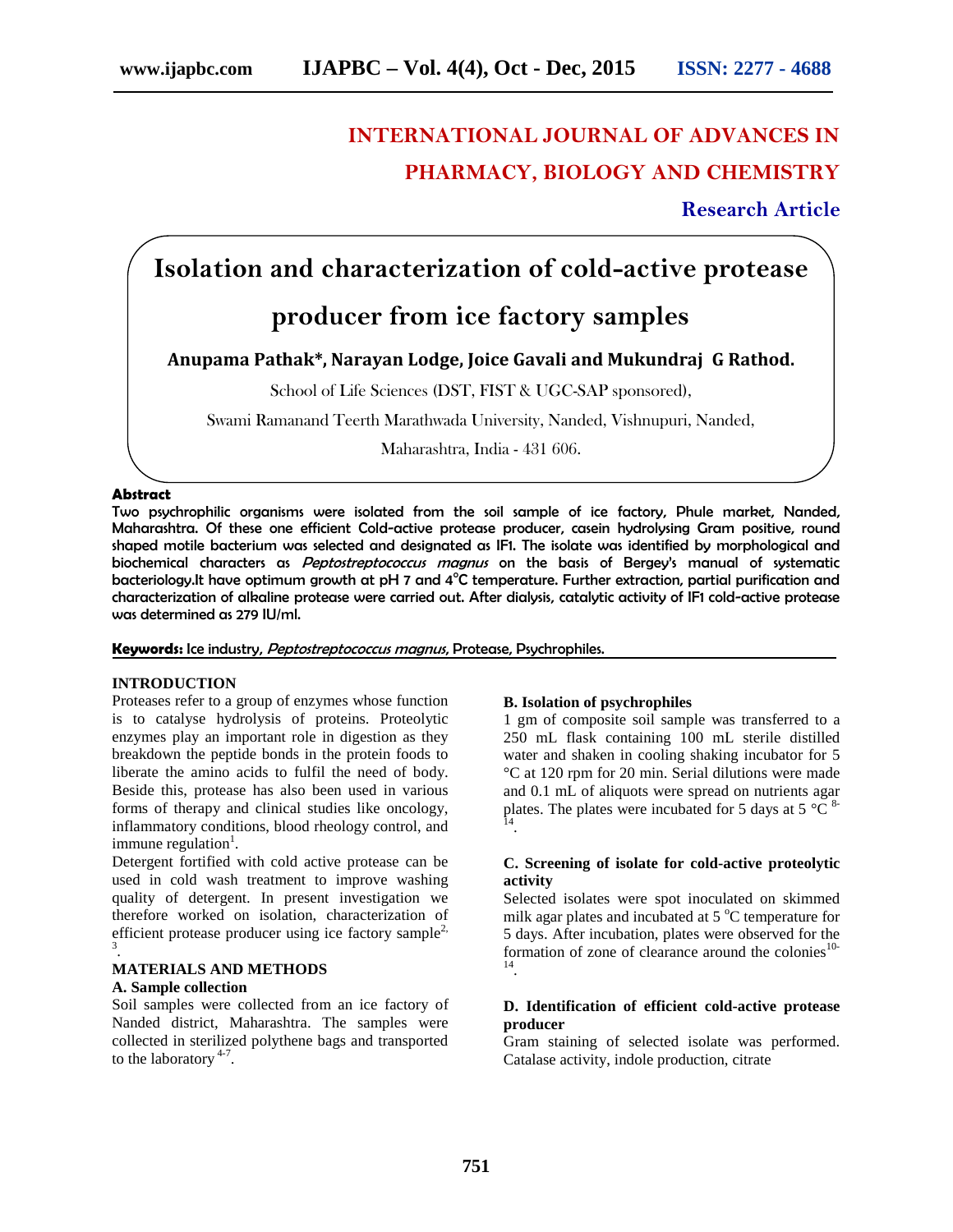utilization, lipase, Pectinase, amylase and Urease production tests were performed. Methyl red,

Vogues-Proskauer and carbohydrate fermentation tests were performed by standard procedures. Appropriate positive and negative controls were  $used^{14-20}$ .

#### **E. Cold-active protease production**

0.5 mL culture of selected isolate was inoculated in 250 mL of tryptone yeast extract glucose broth containing tryptone 5 g/L, yeast extract 2.5 g/L and glucose 1 g/L (pH 7.2). Protease production was carried out at 5 °C temperature and 100 rpm agitation speed for 48 h in shaking incubator<sup>14-23</sup>.

#### **F. Partial purification**

The cold active protease was partially purified from fermented broth by centrifuging at 8,944  $\times$ g and 5 °C for 20 minutes. The supernatant was collected and filtered through Whatman filter paper 41μm. To the supernatants ammonium sulphate was added slowly with continuous stirring to the final concentration of 80 % saturation and this solution was allowed to stand for 24 h at 4 °C and further centrifuged at 8,944  $\times$ g for 20 min. The precipitate was resuspended in 50 mM Tris HCl buffer having pH 8.0 and further precipitated with acetone by adding slowly to the final concentration 80 % saturation and left for 1 h at 4°C. The pellet was collected by centrifugation at 8,944  $\times$ g for 20 min at 5°C and resuspended in 20 mM Tris HCl buffer (pH 8.0) and dialyzed against 500 ml of same buffer containing 1 mM  $MgCl<sub>2</sub>$  over night at 5 °C with stirring conditions. The dialysate was centrifuged at 5,724  $\times g$  for 20 min at 5 °C and supernatant was collected<sup>14-2</sup> **.**

#### **G. Determination of protein content and proteolytic activity assay**

The proteolytic activity was determined by using casein as substrate. The substrate contained 3.75 ml of 1.0 % casein in 100 mM Tris-HCl buffer and 1 mM  $MgCl<sub>2</sub>$  at pH 8.0. The 0.5 ml of protease sample was added to the substrate and incubated for half an hour at 5 °C. After incubation, the reaction was quenched with 0.5 mL of 10 % trichloro acetic acid. The quenched reaction mixture was centrifuged at 10,000 rpm for 10 min to pellet precipitated protein and absorbance for the supernatant was determined at 280 nm. One unit of proteolytic was defined as the amount of enzyme that produced an increase of absorbance at 280 nm of 0.1 under the conditions of the assay<sup>14-24</sup>.

## **RESULTS AND DISCUSSION**

#### **Isolation, screening and identification**

Twelve colonies were appeared on nutrient agar plates. Of these, two morphologically distinct colonies were selected and designated as IF1 and IF2. The extracellular protease producer was screened by streaking bacterial strains on skimmed milk agar and incubated for 48 hrs  $4^{\circ}$ C.

The isolate IF1 has showed largest size of zone of clearance than IF2. Therefore IF1 isolate was selected for further studies.

IF1 isolate was Gram positive, motile and round shaped bacterium and positive for Catalase, Methyl red, citrate utilization and casein hydrolysis and negative for Indole production, VP, Urease, Cellulase and Pectinase production (Table 2).

It does not utilize any of the fructose, glucose, maltose and sucrose as a carbon source.

Morphological and biochemical characters of IF1 isolate have been given in Table1 and Table 2 respectively.

On the basis of biochemical characterization the isolates IF1 was identified as *Peptostreptococcus magnus* by comparing with standard strain of Bergeys Manual of systematic bacteriology.

#### **Protease production and assay**

The *Peptostreptococcus magnus* secretes large extracellular enzyme protease in the surrounding medium.

The 80% ammonium sulphate saturation leads the precipitation of the protease at 4°C and fractional precipitation with acetone. The excess salt removed from protease by means of a dialysis. The proteolytic activity was determined by using casein as substrate in Tris HCl buffer. Catalytic activity of IF1 protease was determined 279 IU/ml.

## **CONCLUSION**

Efficient protease producer was isolated from soil<br>sample of Ice factory and identified as sample of Ice factory and *Peptostreptococcus magnus* based on morphological, microscopic, biochemical and physiological characters. *Peptostreptococcus magnus* can be used for production of protease and further in enzyme biotechnology field.

#### **ACKNOWLEDGMENT**

Authors are thankful to Hon'ble Vice Chancellor, S.R.T.M. University, Nanded for providing infrastructure and necessary facilities.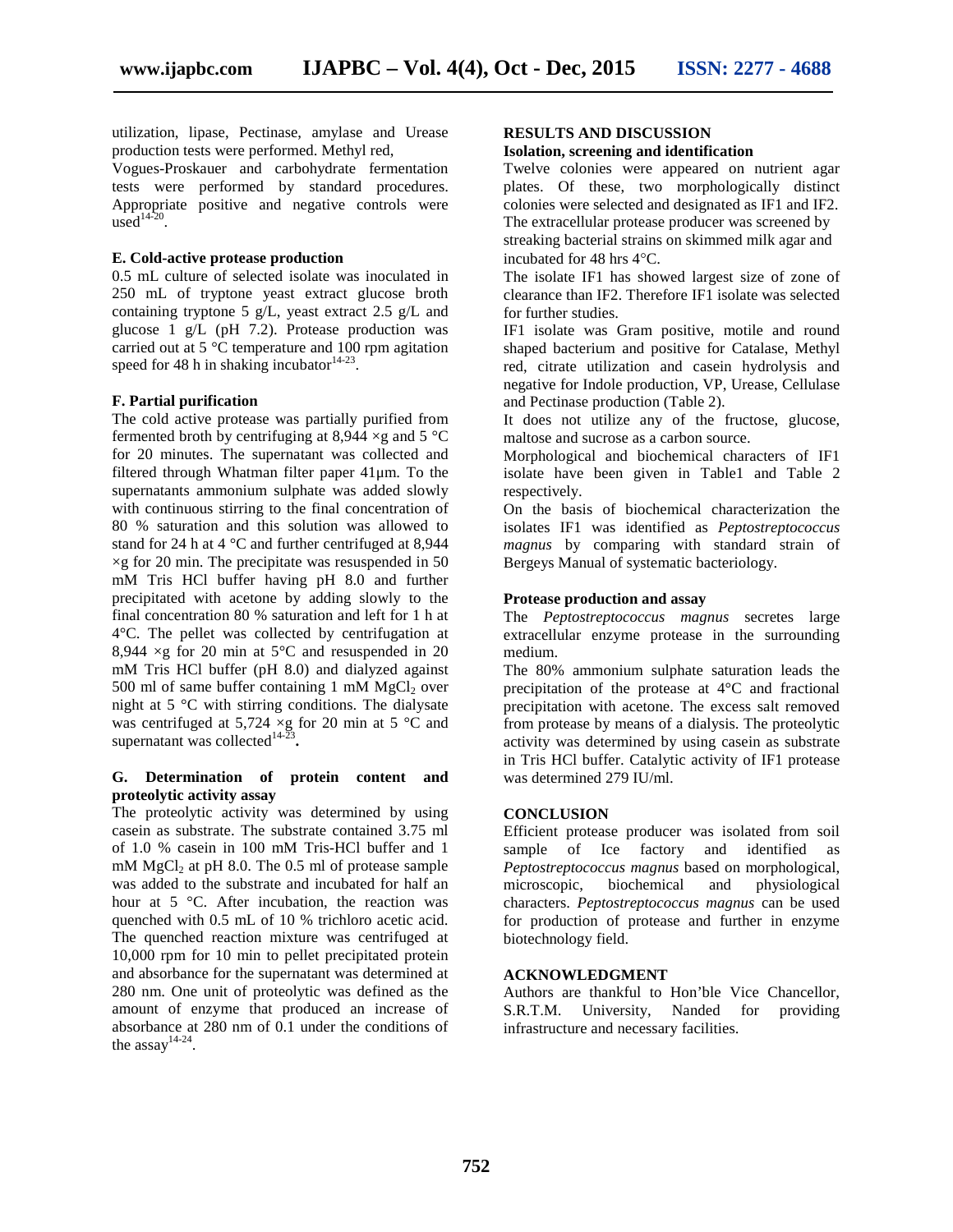| танг т                          |                               |  |  |  |
|---------------------------------|-------------------------------|--|--|--|
| <b>Colony Characters of IF1</b> |                               |  |  |  |
| <b>Characters</b>               | <b>Isolate IF1</b>            |  |  |  |
| <b>Size</b>                     | 1 mm                          |  |  |  |
| <b>Shape</b>                    | Circular                      |  |  |  |
| Color                           | Off white<br>Entire<br>Smooth |  |  |  |
| <b>Margin</b>                   |                               |  |  |  |
| <b>Surface</b>                  |                               |  |  |  |
| <b>Elevation</b>                | Raised                        |  |  |  |
| Consistency                     | Sticky                        |  |  |  |
| <b>Opacity</b>                  | Translucent                   |  |  |  |

**Table 1**

**Table 2 Biochemical Characteristics of IF1**

| <b>Test</b>         | <b>Result</b> | <b>Test</b> | <b>Result</b> | <b>Test</b> | <b>Result</b> |
|---------------------|---------------|-------------|---------------|-------------|---------------|
| Catalase            | $+$           | Amylase     | $+$           | Protease    | $^{+}$        |
| Indole production   | ۰             | Urease      | ٠             | Fructose    | ۰             |
| Methyl red          | $+$           | Lipase      | $^{+}$        | Glucose     | ۰             |
| <b>VP</b>           | ۰             | Cellulase   | -             | Maltose     | ۰             |
| Citrate utilization | $^{+}$        | Pectinase   |               | Sucrose     | ۰             |

#### **REFERENCES**

- 1. Rao MB, Aparna M, Tanksale M, Ghatge Sand, Deshpande VV. Molecular and biotechnological aspects of microbial proteases. Microbiol Mol Biol Rev, 1998; 62(3): 597–635*.*
- 2. Dambmann C and Aunstrup K. The variety of serine proteases and their industrial significance In: Turk V, Vitale L, eds. Proteinases and their inhibitors. Structure, function and applied aspects. Oxford: Pergamon1981; 231-244.
- 3. Joshi S, Satyanarayana T. Biotechnology of Cold-Active Proteases Biology, 2013; 2(2): 755- 783.
- 4. Pathak AP, Rathod MP. Exploration of Unkeshwar hot springs in Maharashtra for thermostable amylase producer Res. Rev. Biosci. 2014; 8(7):269–276.
- 5. Pathak AP, Rathod MG and Rampurkar VV. An ecofriendly approach for thermo stable amylase production using *Bacillus firmus* APP6: a hot spring isolate. Asiatic J. Biotech. Res. 2014; 4(4): 101-10.
- 6. Pathak AP and Deshmukh KB. Alkaline protease production extraction and characterization from alkaliphilic *Bacillus licheniformis* KBDL4: A Lonar Soda Lake

Isolate. Indian J. Expt. Biol., 2012; 50(8):569- 576.

- 7. Khairnar MG, Mahabole MP and Pathak AP. Nanoactivator mediated modifications in thermo stable amylase from *Bacillus licheniformis*. Ind. J. Biochem and Biophysics, 2012; 49(6):468- 471.
- 8. Deshmukh KB, Taur SA, Cherekar MN, Kothari MN and Pathak AP. Process optimization, purification and characterization of glucoamylase from different Sorghum varieties. Journal of Chemical and Pharmaceutical Research, 2011; 3(2):732-737.
- 9. Rathod MG, Pathak AP. Wealth from Waste: Optimized Alkaline Protease Production Using Agro-Industrial Residues by *Bacillus alcalophilus* LW8 and its Biotechnological Applications. J. Tai bah Univ. Sci.2014; 8(4):307-314
- 10. Pathak AP, Rathod MG. Cultivable bacterial diversity of terrestrial thermal spring of Unkeshwar, India. J. Biochem. Tech. 2014; 5(4):814-818.
- 11. Pathak AP, Sardar AG. Isolation and characterization of salt stable protease producing archaea from marine solar saltern of